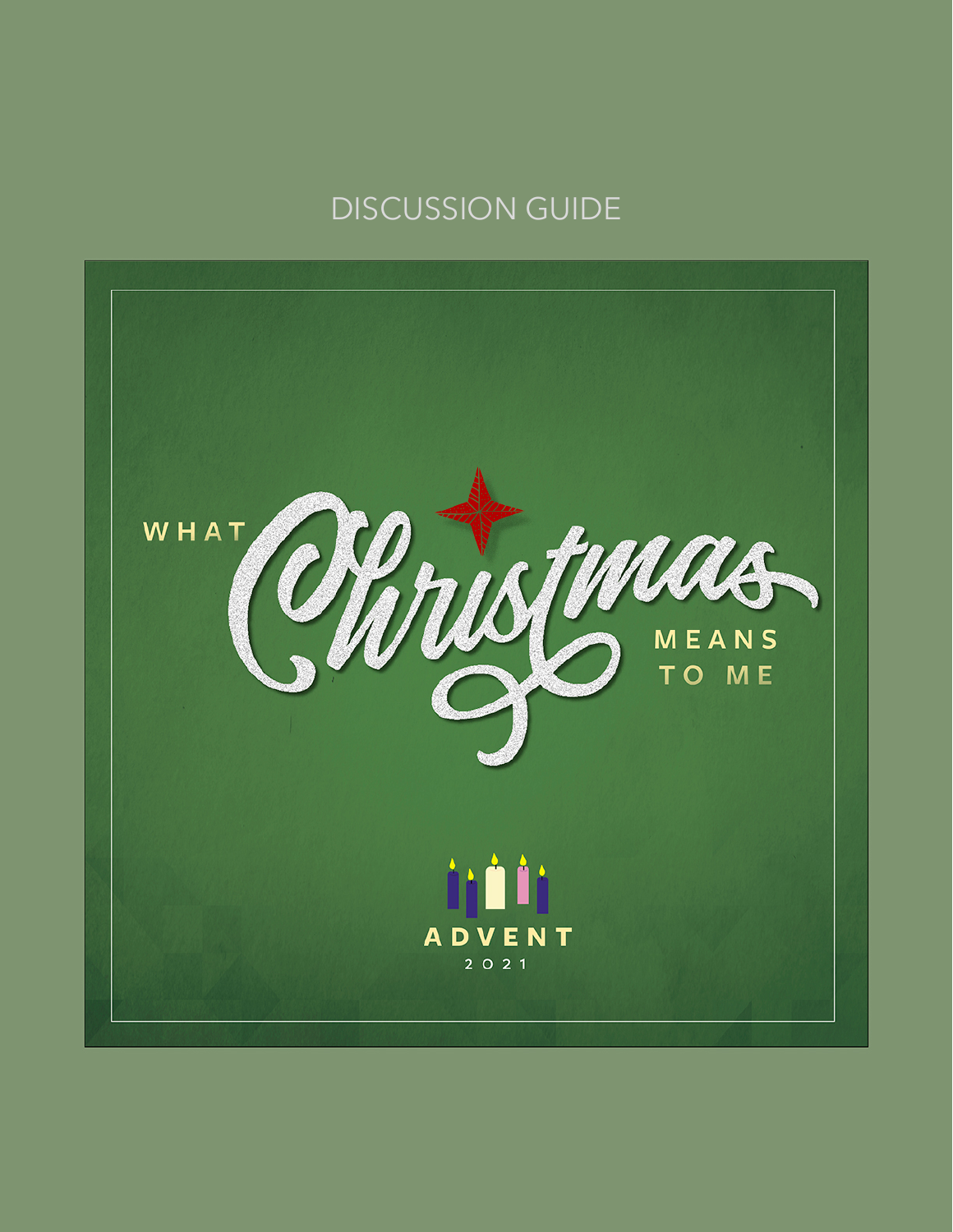# SERIES OVERVIEW

Christmas is supposed to be "the most wonderful time of the year", but if we're honest, sometimes Christmas feels a bit stale. And what do mutant reindeer or murdered trees have to do with the birth of Jesus anyway? Could some of the classic American Christmas traditions inadvertently make it harder to see Christ at the center of it all?

This year we want to help you see Christmas, and Christ, in new ways by learning from other cultures that have developed their own ways of celebrating Christmas. Each Sunday in Advent one of our Revelation 7 faculty will invite us to see Christmas through their eyes. As they share more of the mystery and beauty of Jesus' birth with us, we will experience how Christmas truly is good tidings of great joy for ALL people!

## TEXT & Preacher

Week 1 Pastor Richard Lee, Phil 2:5-8 Week 2 Pastor Kristian Hernandez, Matt 2:1-18 Week 3 Pastor Dani Kilgore, Luke 2:15-20 Week 4 Pastor Michelle Sanchez, Matt 2:13-18 Week 5 Pastor Dave Swaim, Christmas Eve Dec. 26, Pastor Walt Quick Week 6 Congregational Pastors, Psalm 126

## Appendix

4 weeks of advent reflections

Advent Reading: Staff Recommendations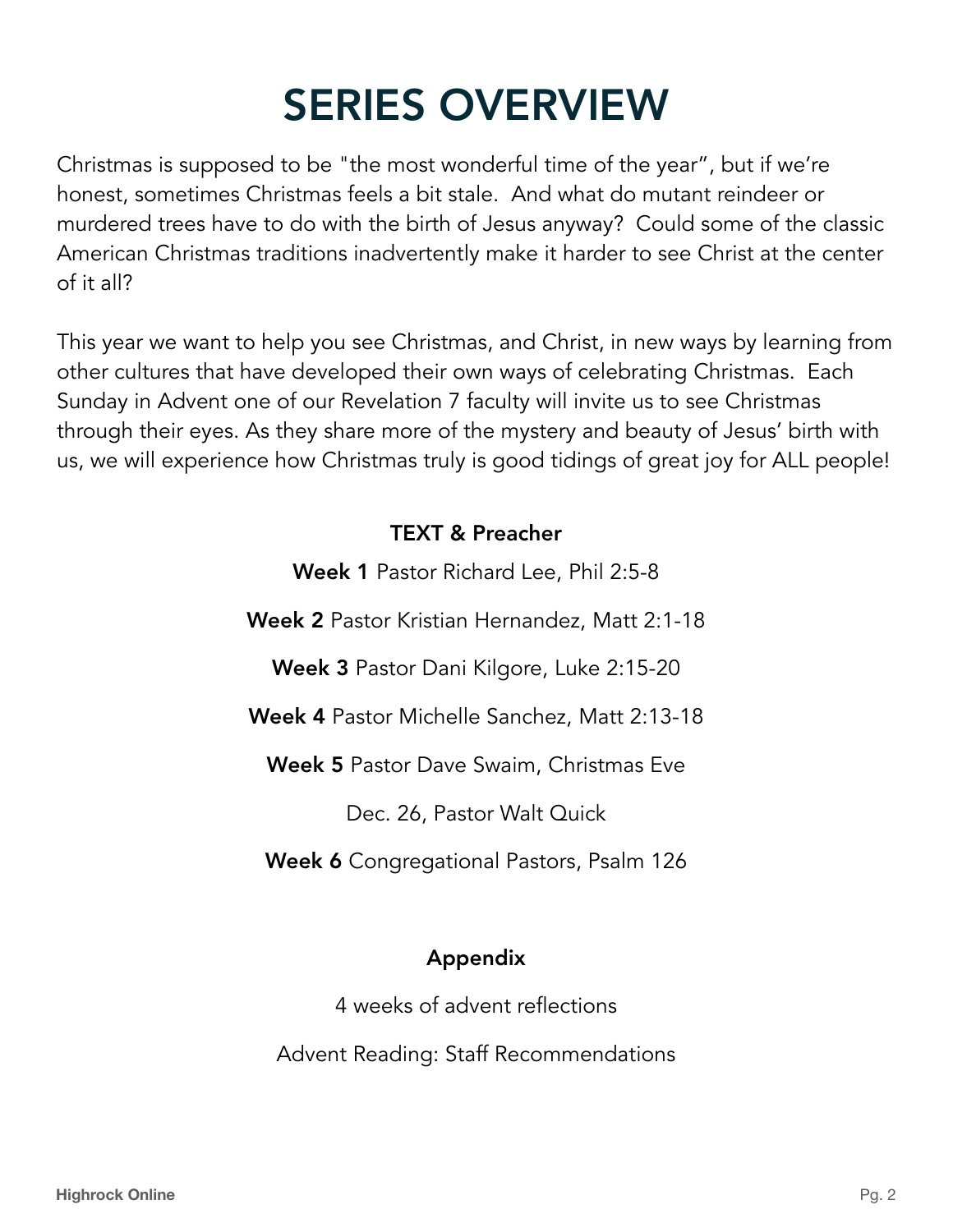## **HOW**

This guide offers a progression of sections to help you reflect first on what you bring to this discussion, the topic, and group dynamics. The Prep Work questions prime you to engage with the series through custom questions for each series. The Conversation Covenant establishes a framework and posture for small group discussion.

#### Engaging with Difficult topics

Our lives and backgrounds vary widely from person to person. These topics can all be vulnerable, some maybe more than others for your. If the perspective in the sermon or book doesn't resonate with you or reflect your experience or views, what did you learn from hearing their story and bearing witness to their experience?

As you read the chapters or listen to the sermon for that week consider what you might learn about the person/ author who is sharing. If you don'f find yourself aligning with their ideas, can you hold a posture of curiosity for the author/ speaker? Can you listen or read while holding onto the image of God in that person?

Please pay attention to how you respond in your heart, mind, and body as you read and listen during this series. Allow those to inform you about where your boundaries are and what discussions are useful. If you would like to talk with any of our pastors or are looking for support after these conversations, please reach out to [smallgroups@highrock.org](mailto:smallgroups@highrock.org) and they will help connect you to a pastor.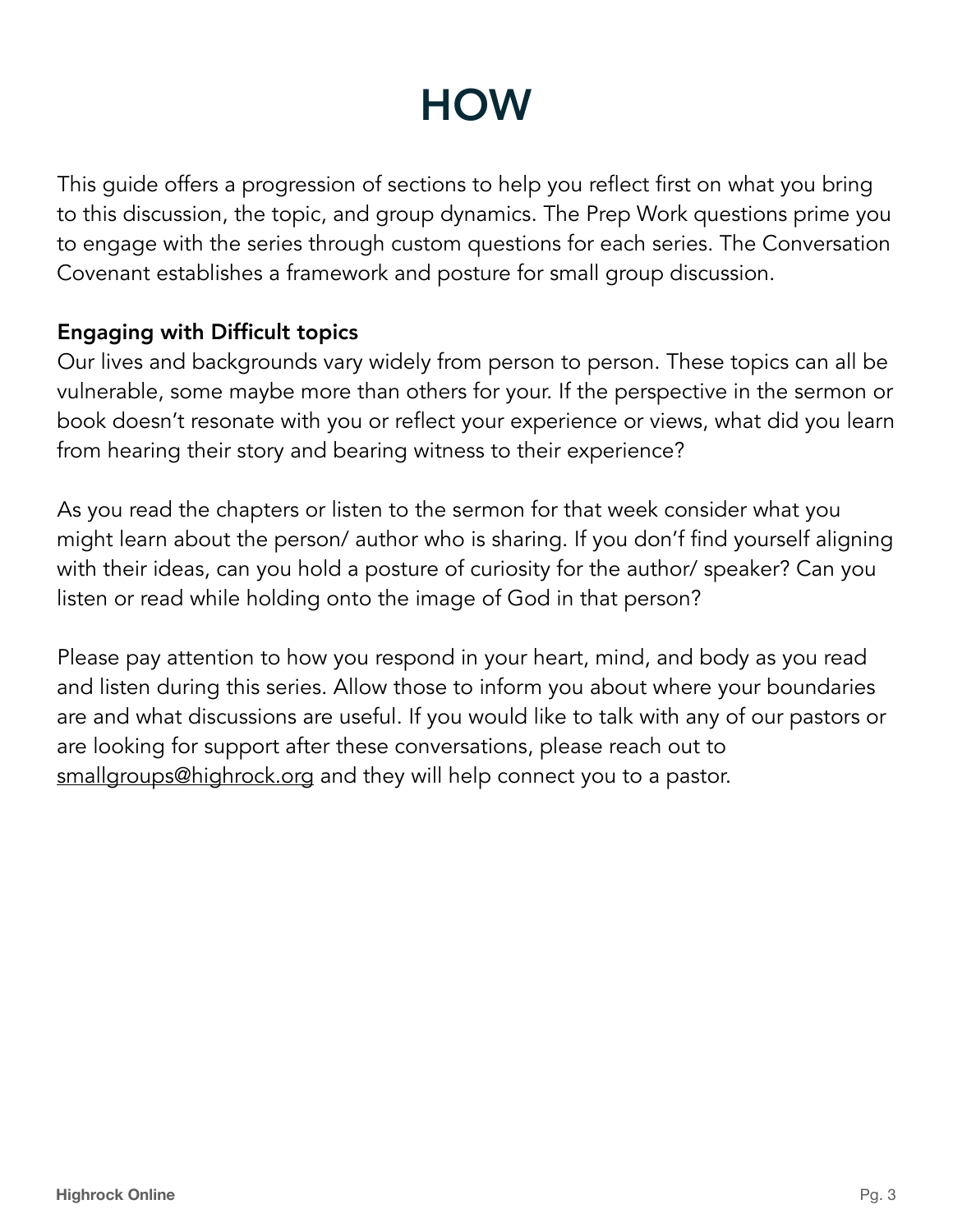## PREP WORK

Before you begin this series, take 10-15 minutes to complete this short self-check in.

- 1. What do you hope to get out of this series?
- 2. What are some of your favorite Christmas traditions? What is meaningful about it?
- 3. What traditions have you let go of and why?
- 4. How is your faith drawn into the celebration of Christmas?
- 5. Advent invites reflection on the reality of the light in the darkness. The holidays can be a difficult season, are there difficult things you would like to name?
- 6. Where do you long to experience the Light of Christ (Love, Joy, Peace, Hope) in this season?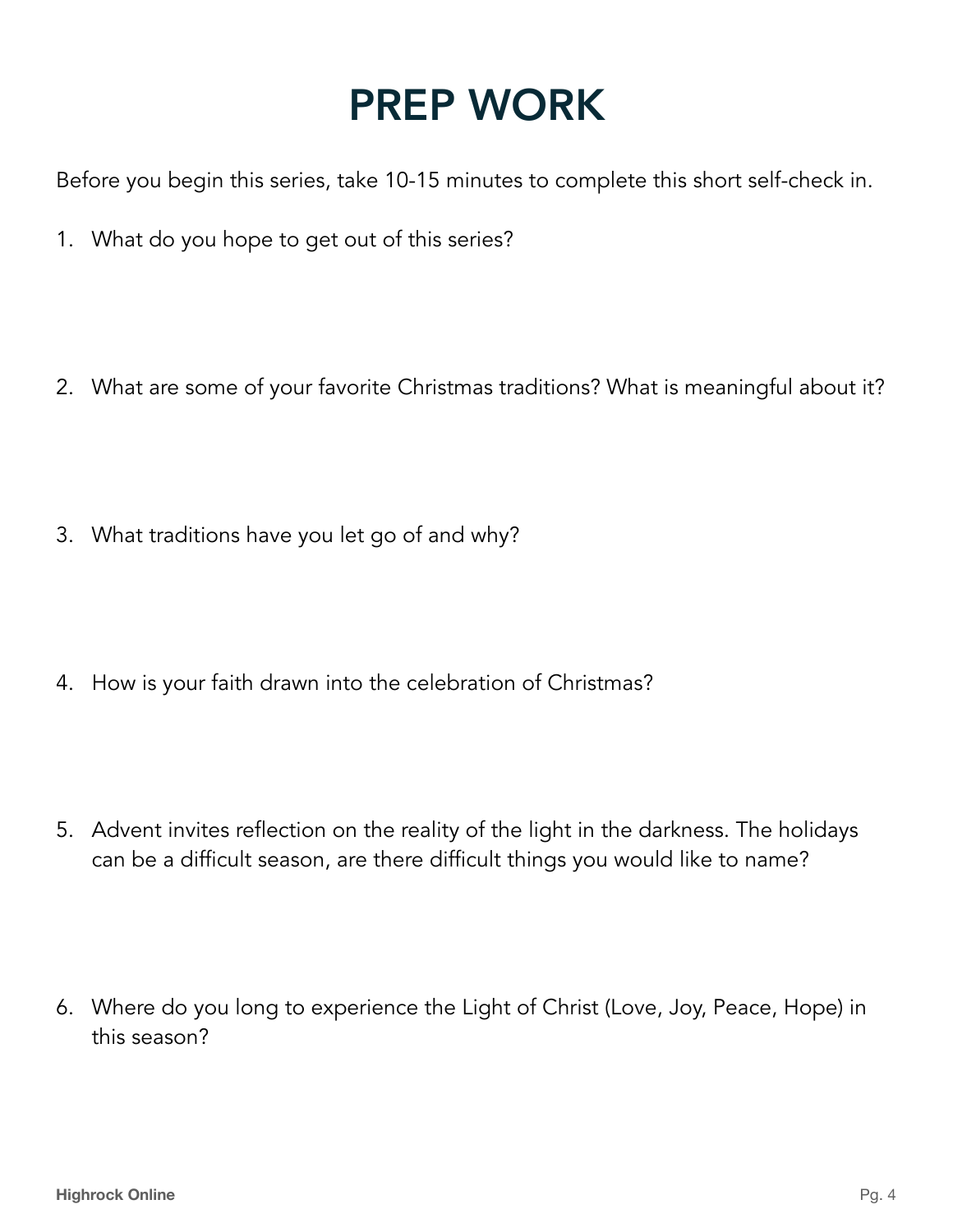# CONVERSATION COVENANT

#### I pledge:

To act in good faith, with curiosity. I will assume the best about my conversation partners when entering into our groups. I will give the benefit of the doubt recognizing that they may know something I don't.

To show respect. I will show respect. I will be polite and give due regard for the feelings and traditions of others. I understand that I do not have to agree with someone to show them respect.

**To speak the truth.** I won't use rhetorical tricks to try to win an argument. I will speak what I genuinely believe is the nuanced truth.

To aim to discover the truth. I will not enter into a conversation with the purpose of changing the mind of anyone to my way of thinking.

To focus on what we can change. I will focus on what we can do differently in the future since we cannot change what we did in the past.

To take responsibility for the conversation. I will take responsibility for the quality of the conversation and the abidance of the rules both in principle and in spirit.

To follow the covenant even when others fail to do so. I will abide by the rules regardless of whether another person breaks them.

To lighten-up and approach the conversation in good humor. I recognize that humor is a hallmark of a constructive, generative conversation and take the conversation in good humor.

#### Facilitator Notes

- A. Before each gathering star 2-3 questions you want to be sure your group addresses incase you run short on time.
- B. Be mindful of the "room" and creating a posture for folks to show up as they are in accordance with the Conversation Covenant.
- C. The topics covered will not be neutral territory for folks. The work of moving beyond an US vs. THEM mindset can be a life-long journey.
- D. Because bi-nary thinking can often come out of a place of there being hurt or need of selfpreservation or "rightness" always encourage a posture of curiosity when strong feelings and perspectives arise. There is usually more going on under the surface and it is up to the participant to lead the way in self-disclosure as well as personal transformation.
- E. It is not the work of this group or the facilitator to *make* anyone change their minds. But rather through following the Conversation covenant, show up honestly and authentically to work through the material as a community on the journey together.
- F. If discussion of topics becomes too Big Picture, remind people to move back toward "I statements".
- G. You always have support and resources available: smallgroups@highrock.org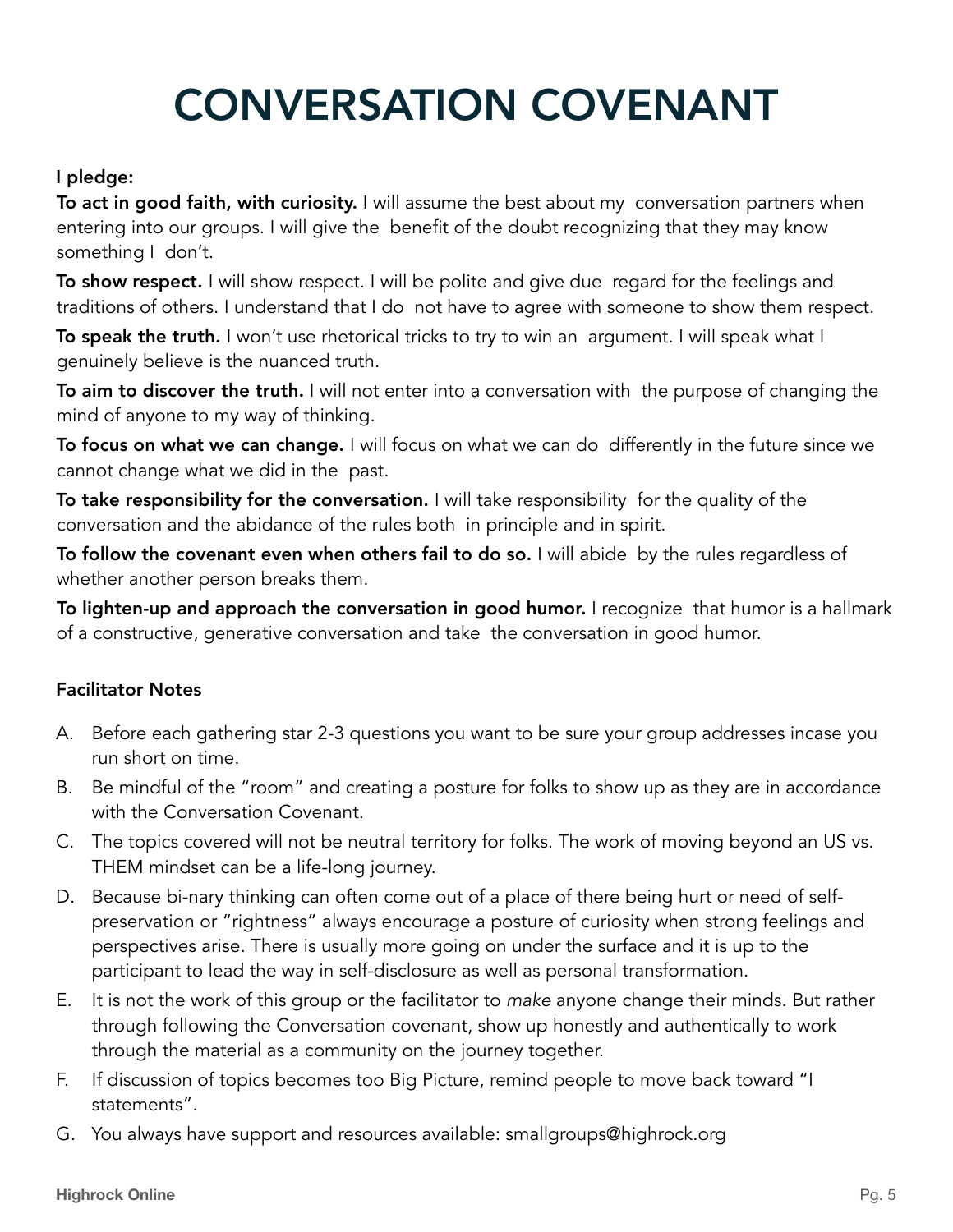DATE

#### SCRIPTURE READING \_\_\_\_\_\_\_\_\_\_\_\_\_\_\_\_\_\_\_\_\_\_\_\_

PREACHER

TOPIC: Initial REACTIONS TO THE TOPIC

CURIOSITIES/QUESTIONS/INTERESTING POINTS

DOES THIS WEEKS SERMON SHIFT/EXPAND YOUR PICTURE OF GOD OR OTHERS? HOW SO?

NOTE ANY INVITATIONS YOU SENSE FROM GOD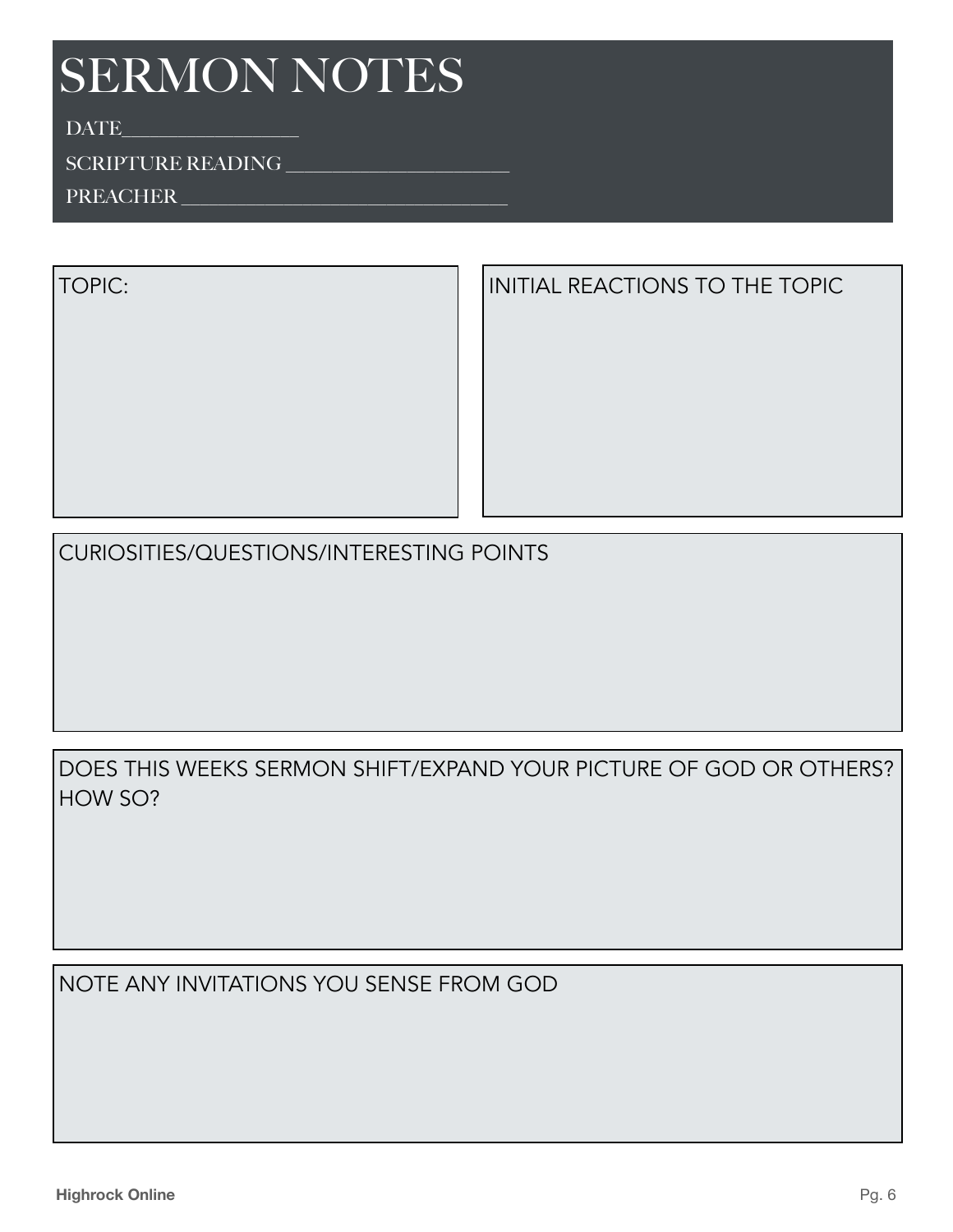DATE

## SCRIPTURE READING \_\_\_\_\_\_\_\_\_\_\_\_\_\_\_\_\_\_\_\_\_\_\_\_

PREACHER

TOPIC: Initial REACTIONS TO THE TOPIC

CURIOSITIES/QUESTIONS/INTERESTING POINTS

DOES THIS WEEKS SERMON SHIFT/EXPAND YOUR PICTURE OF GOD OR OTHERS? HOW SO?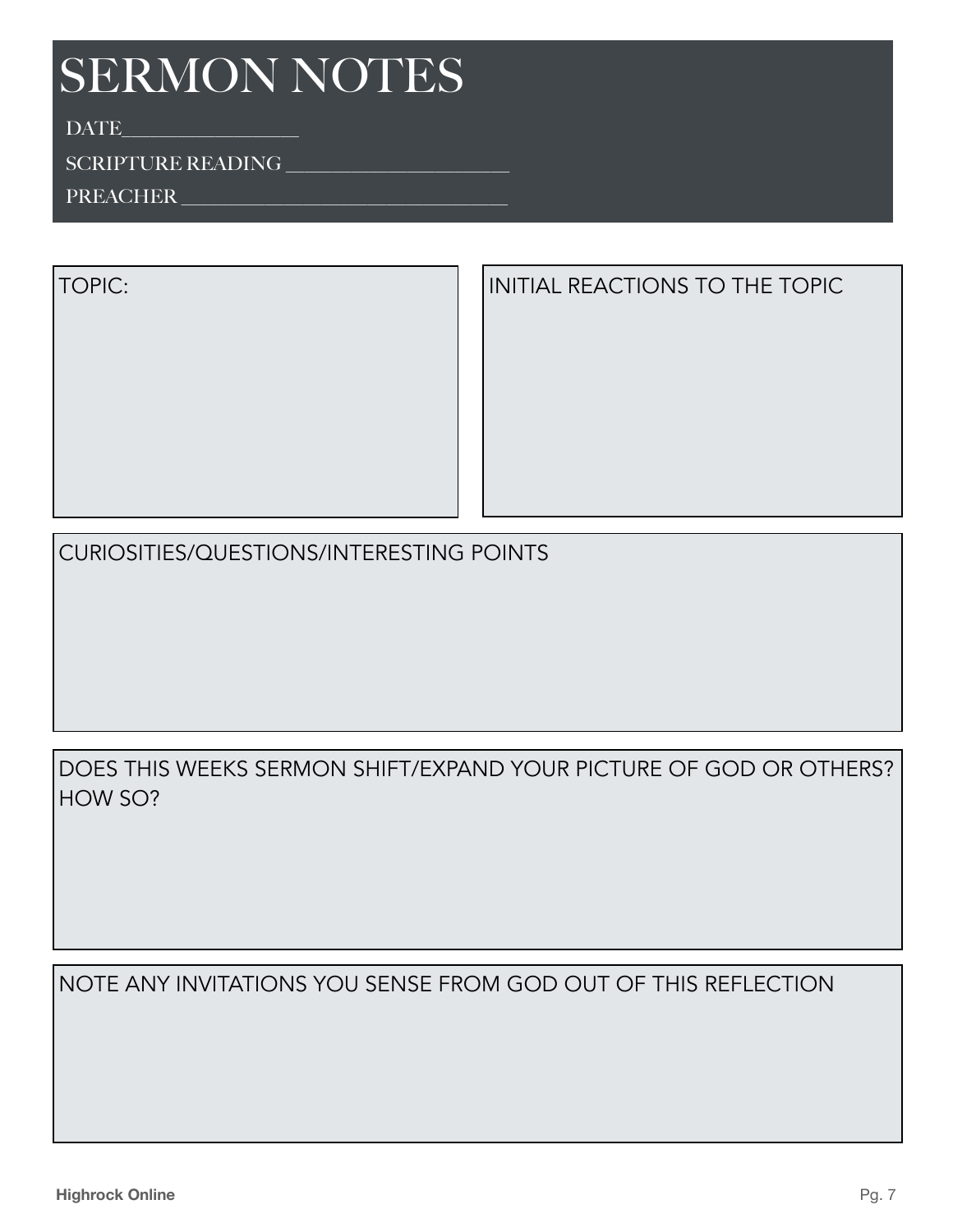DATE

#### $\begin{minipage}[c]{0.9\linewidth} SCRIPTURE READING \\ \hline \end{minipage}$

PREACHER

TOPIC: Initial REACTIONS TO THE TOPIC

CURIOSITIES/QUESTIONS/INTERESTING POINTS

DOES THIS WEEKS SERMON SHIFT/EXPAND YOUR PICTURE OF GOD OR OTHERS? HOW SO?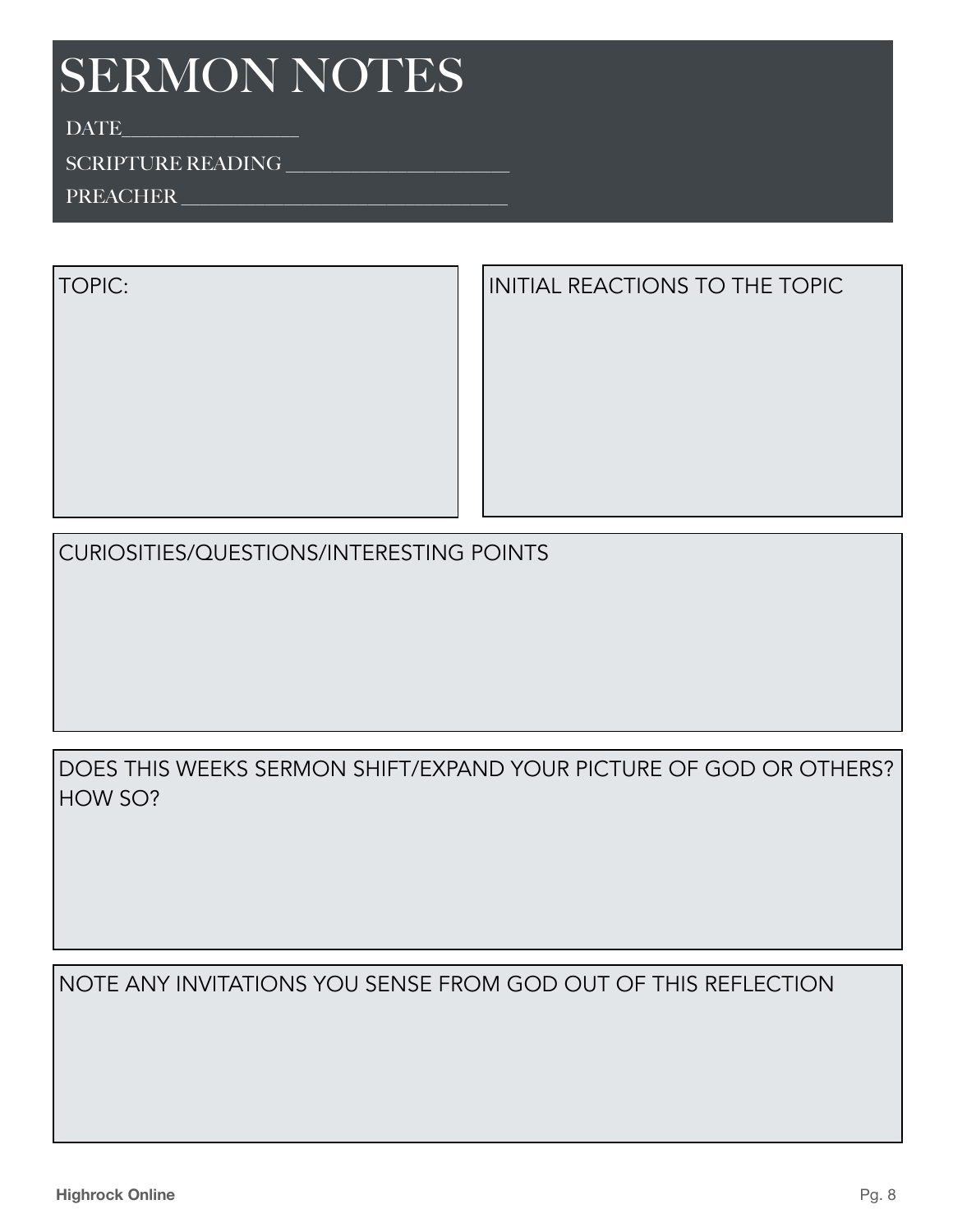DATE

#### $\begin{minipage}[c]{0.9\linewidth} SCRIPTURE READING \\ \hline \end{minipage}$

PREACHER

TOPIC: ILlENTIAL REACTIONS TO THE TOPIC

CURIOSITIES/QUESTIONS/INTERESTING POINTS

DOES THIS WEEKS SERMON SHIFT/EXPAND YOUR PICTURE OF GOD OR OTHERS? HOW SO?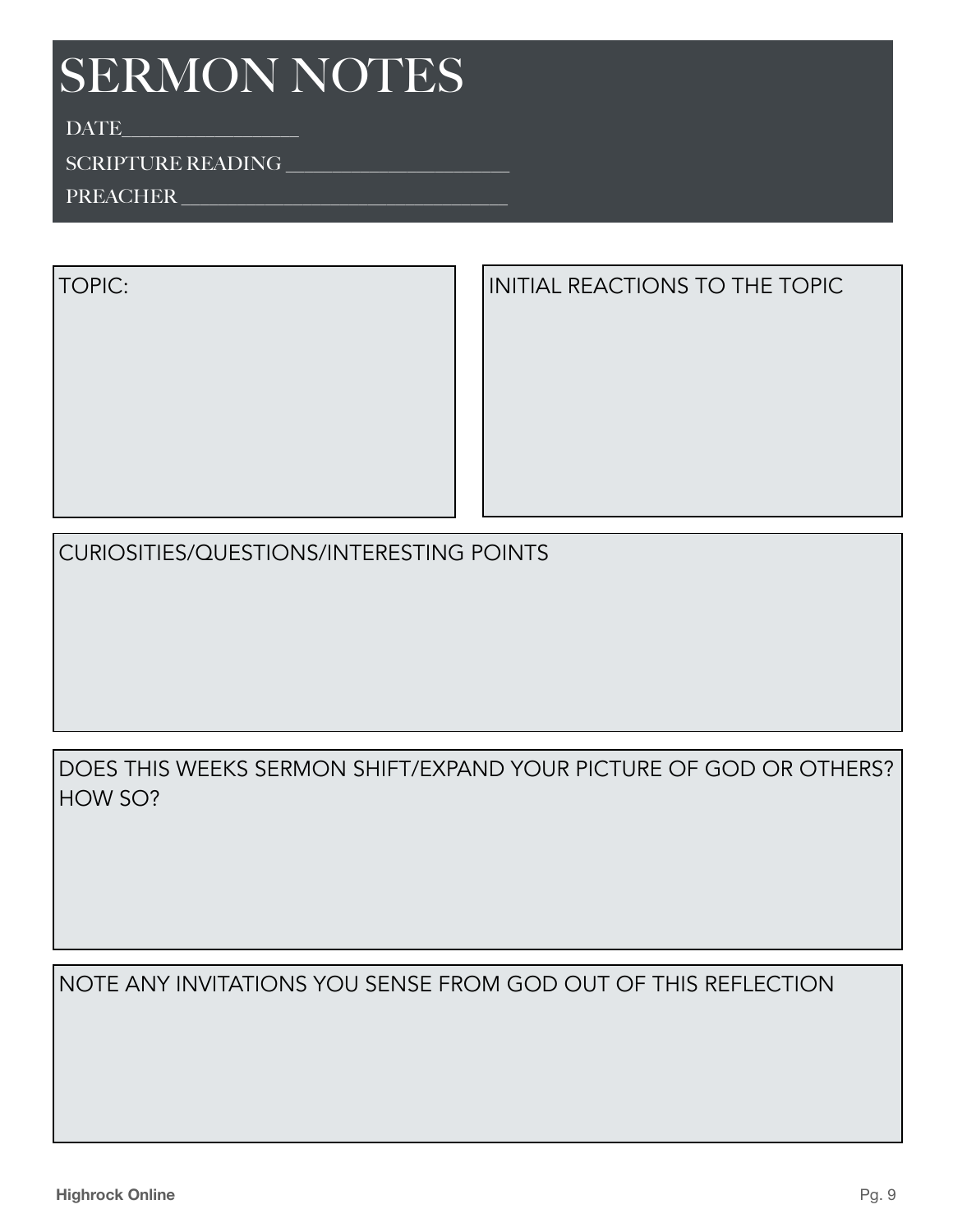DATE

## SCRIPTURE READING \_\_\_\_\_\_\_\_\_\_\_\_\_\_\_\_\_\_\_\_\_\_\_\_

PREACHER

TOPIC: Initial REACTIONS TO THE TOPIC

CURIOSITIES/QUESTIONS/INTERESTING POINTS

DOES THIS WEEKS SERMON SHIFT/EXPAND YOUR PICTURE OF GOD OR OTHERS? HOW SO?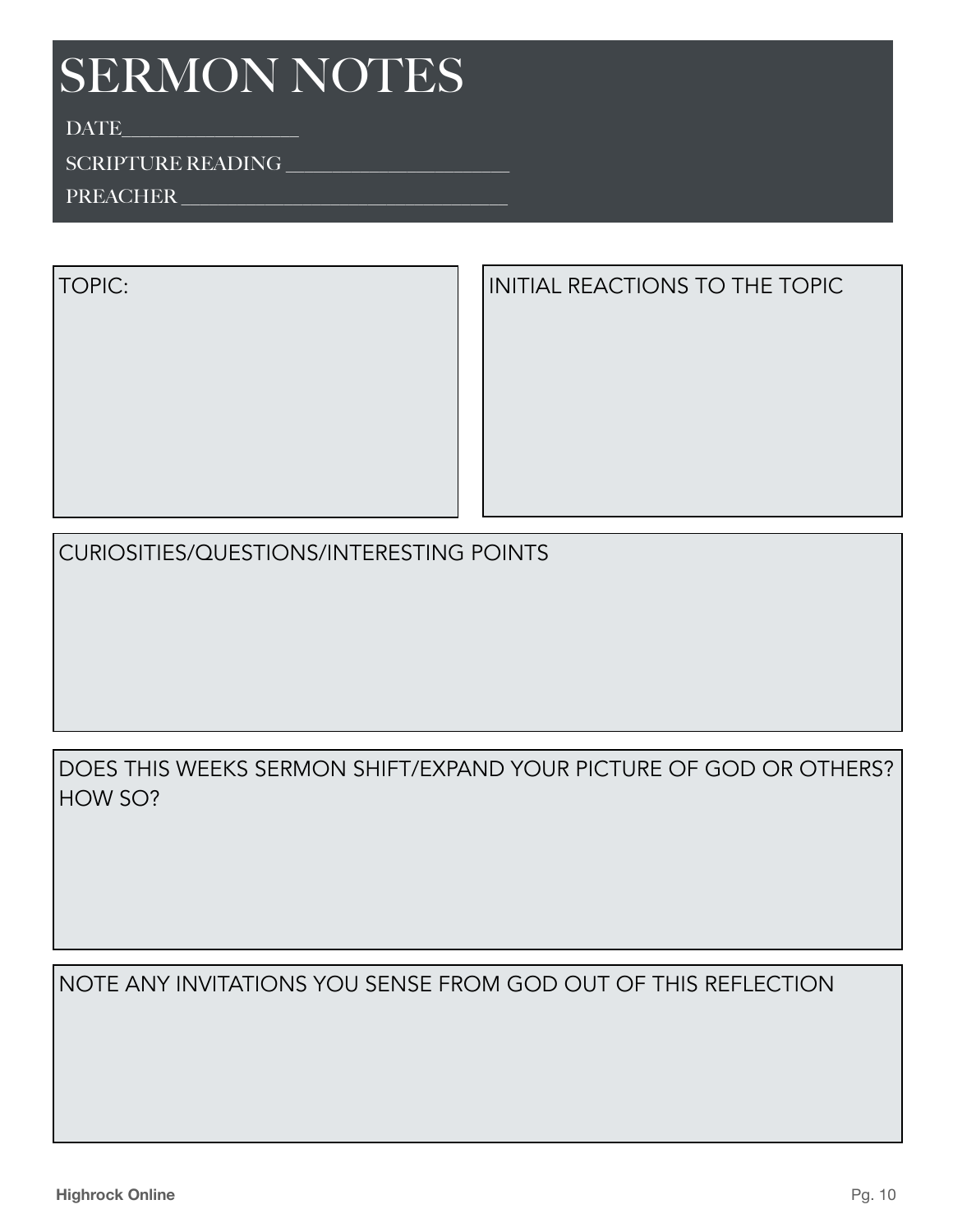DATE

## SCRIPTURE READING \_\_\_\_\_\_\_\_\_\_\_\_\_\_\_\_\_\_\_\_\_\_\_\_

PREACHER

TOPIC: Initial REACTIONS TO THE TOPIC

CURIOSITIES/QUESTIONS/INTERESTING POINTS

DOES THIS WEEKS SERMON SHIFT/EXPAND YOUR PICTURE OF GOD OR OTHERS? HOW SO?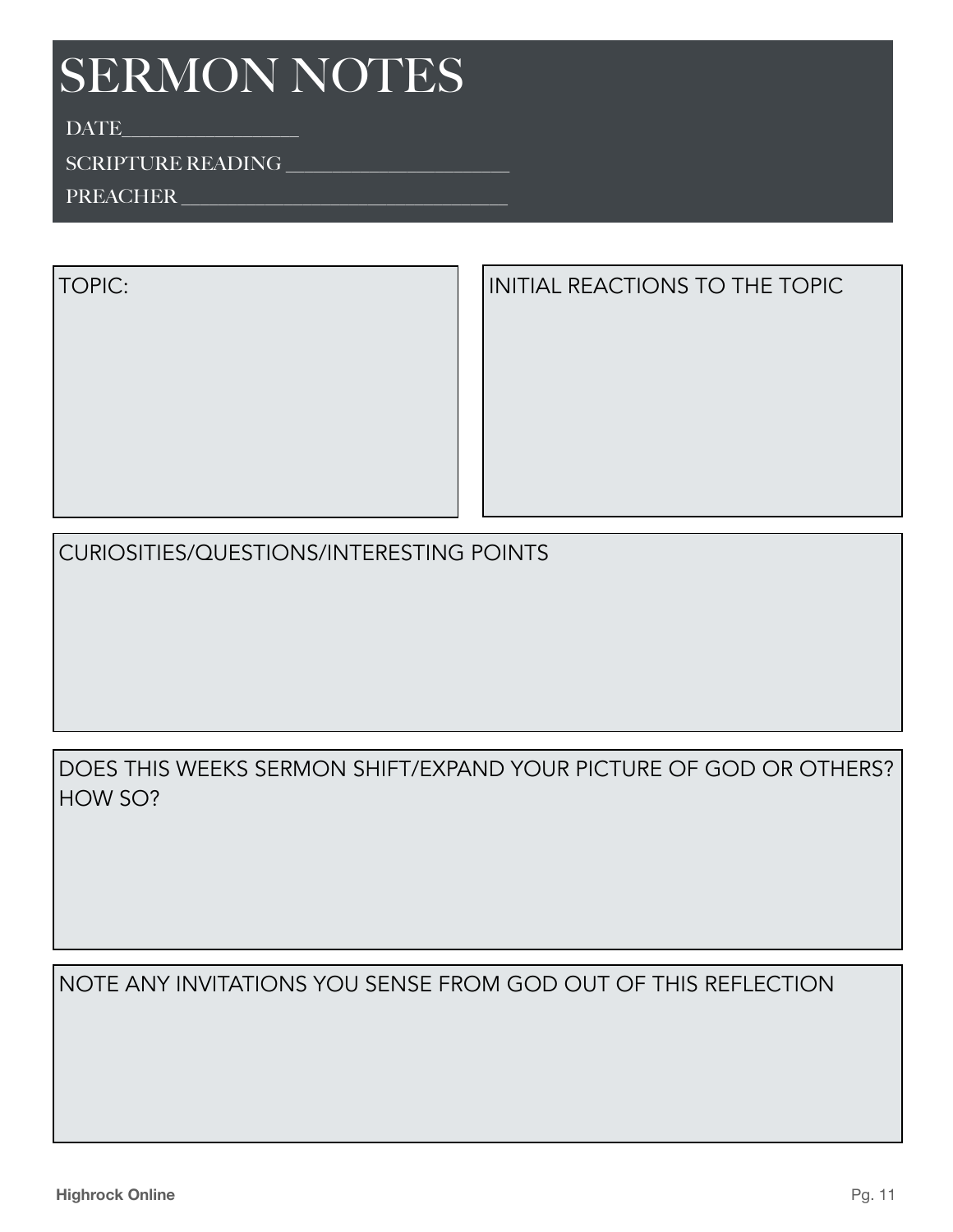DATE

## SCRIPTURE READING \_\_\_\_\_\_\_\_\_\_\_\_\_\_\_\_\_\_\_\_\_\_\_\_

PREACHER

TOPIC: Initial REACTIONS TO THE TOPIC

CURIOSITIES/QUESTIONS/INTERESTING POINTS

DOES THIS WEEKS SERMON SHIFT/EXPAND YOUR PICTURE OF GOD OR OTHERS? HOW SO?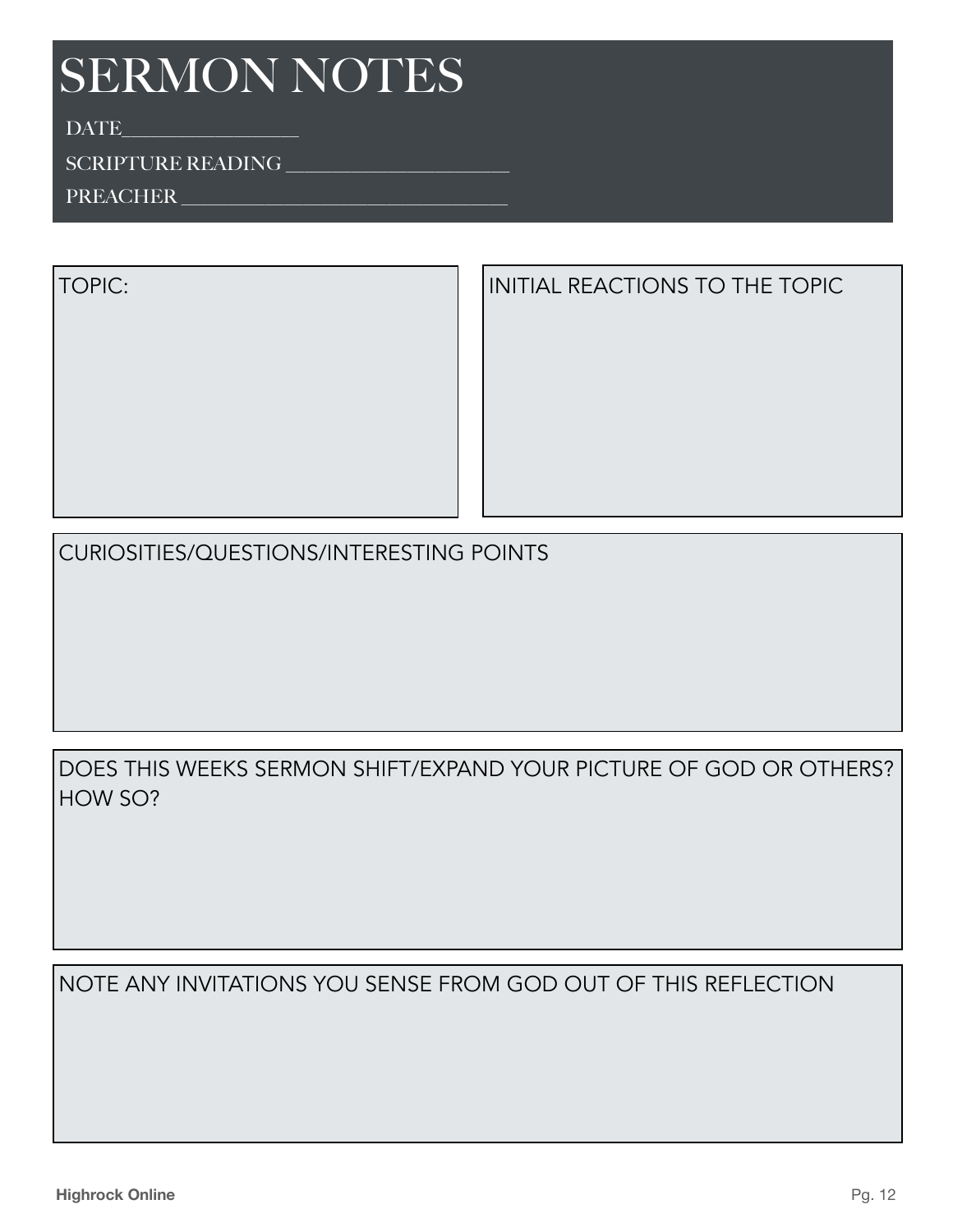# Advent Reflections

Adapted from Highrock Family Advent Experiences Created by the NextGen Team

## Week 1, Pastor Richard Lee, Food and Singing Read: Luke 1:46-55

Singing and food are two of the most common features in Advent and Christmas traditions around the world. People from many countries sing Christmas carols at church, in their homes and all around their neighborhoods. Regarding food, in verse 53 Mary rejoices in how God has filled the hungry. Jesus later talks about being the bread of life (John 6:35) who doesn't just give physical food, but spiritual food that meets our desire to be known, forgiven and loved. Preparing and enjoying physical food throughout the Christmas season can be a reminder of the spiritual food we also hunger for that God has provided by sending his Son! Fasting (from food or something else) during advent and then feasting on Christmas is a common tradition that helps Christians around the world celebrate Jesus coming to us as the bread of life.

- What are your favorite Christmas Carols and Christmas Foods?
- What are some ways we can use music and food to draw closer to God and to Each other
- Throughout Advent and Christmas, are there ways we could bless others at some point during this season with music or food to remind them of God's goodness and love?

Pray: "Jesus, we praise You for coming to earth. As we start this season of Advent we want to remember how hungry we are for Your forgiveness, healing, and love. We need You and ask for guidance in how we can come closer to You through all our regular traditions and maybe some new ones that connect us to You and each other more. In Jesus' name we pray. Amen."

#### Week 2, Kristian Hernandez, Gifts Read: Matthew 2:1-12

In Spain and Latin America, this passage has its own special holy day (the word holiday comes from holy days which used to only refer to days set apart for focusing on God as a community in some way). This holy day is called Three Kings Day (Dia De Reyes). Three Kings Day happens on January 6th, 12 days after Christmas, to celebrate the wisemen coming to honor Jesus with gold - a gift for a king,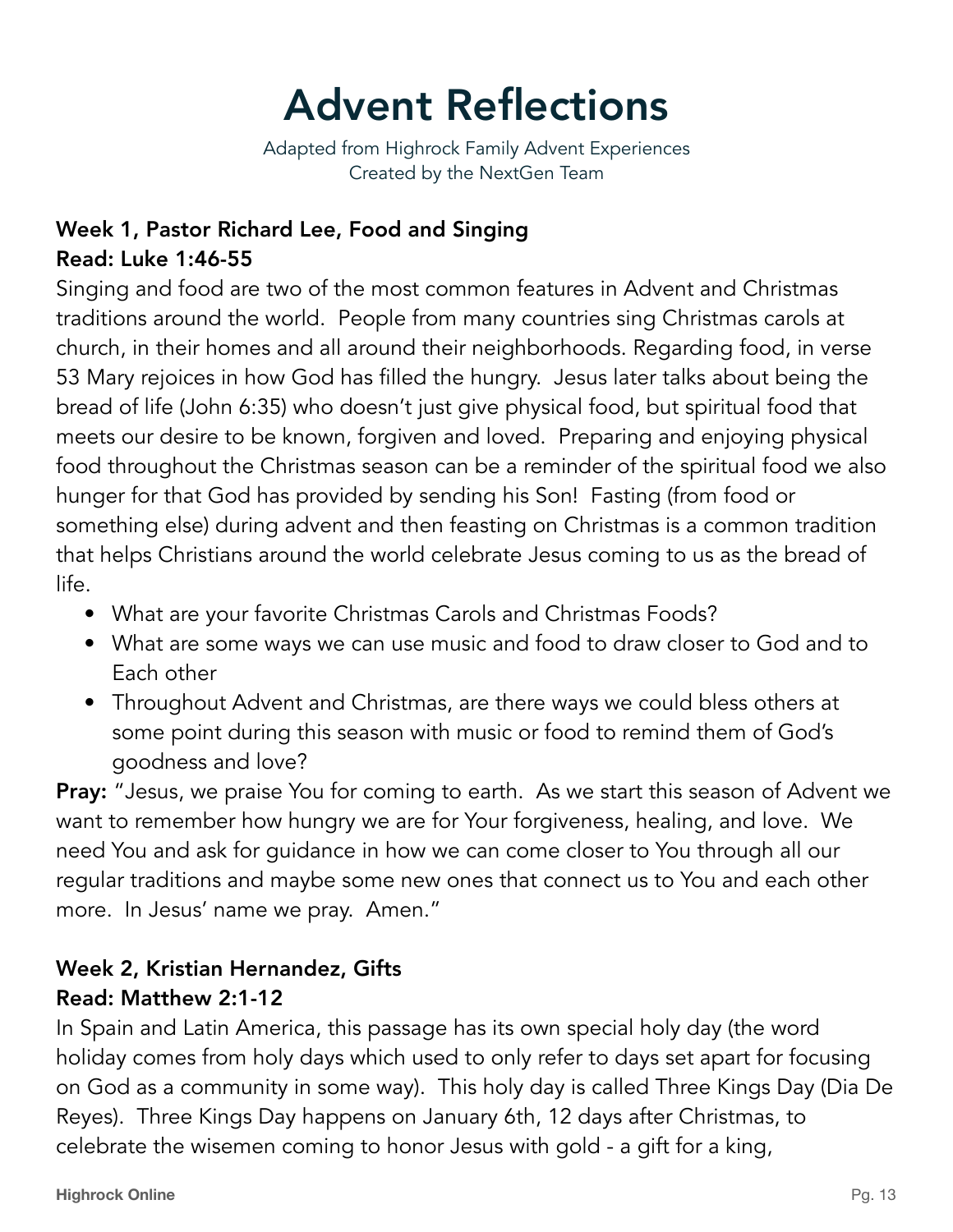frankincense - a divine gift used by priests, and myrrh - a perfume for burial, pointing to Jesus' sacrifice. Children in these countries often write their gift wish lists to the Three Kings. Then on January 5th they put out shoes, kind of like stockings, for the wisemen to bring them gifts. Children will also put hay, grass or salt in their shoes to feed the wisemen's camels, similar to the milk and cookies put out by children in the U.S. as you prepare to give and receive gifts on Christmas, this bible story and holy day can be a helpful guide. What can the Three Kings teach us about gifts? The Three Kings (also called the Wisemen) traveled from far away to see Jesus and give their treasures away to honor him. Jesus was the gift they were searching for and people celebrate the Three Kings to remember the gifts they gave, not the ones they received. The wisemen didn't seem to give out of guilt, though. Their gifts came out of joy at finding the future King. As you think about your giving and receiving practices this year, ask God to show you where He's inviting you to experience Christcentered joy as well.

- What do you like about our gift-giving traditions?
- When you think about giving a gift that could honor Jesus, who or what comes to mind?
- Are there any ways you'd like to focus more on receiving Jesus as a gift and/or giving away your "treasures" in honor of Him?

Pray: "Jesus, You are truly the greatest gift we could ever ask for. Thank You for the chance to give and receive gifts in Your honor during Christmas. Help us to create gift-giving traditions that focus us on You and loving others the way You love us. In Jesus' Name. Amen!"

## Week 3, Pastor Dani Kilgore, Stories

## Read: Lude 2:8-20

In England during the 1800's they had a tradition of telling ghost stories during Christmas. The most famous is A Christmas Carol which is a story about a man named Ebenezer Scrooge who went from being a greedy, selfish miser to becoming a generous, loving friend to the poor. His life was changed by being visited one night by three ghosts who showed him how horribly his life and others were being affected by his mean ways. A Christmas Carol is a made-up story, but it does have some similarities to the true story of the shepherds being visited during the night by angels. They were terrified, thinking they might be seeing a ghost! The angels assured them they had nothing to fear and then told them how to find a baby who would change their lives and others forever. Sure enough, that's what happened when they found Jesus in the manger and went on to tell many others the great story of his birth. Story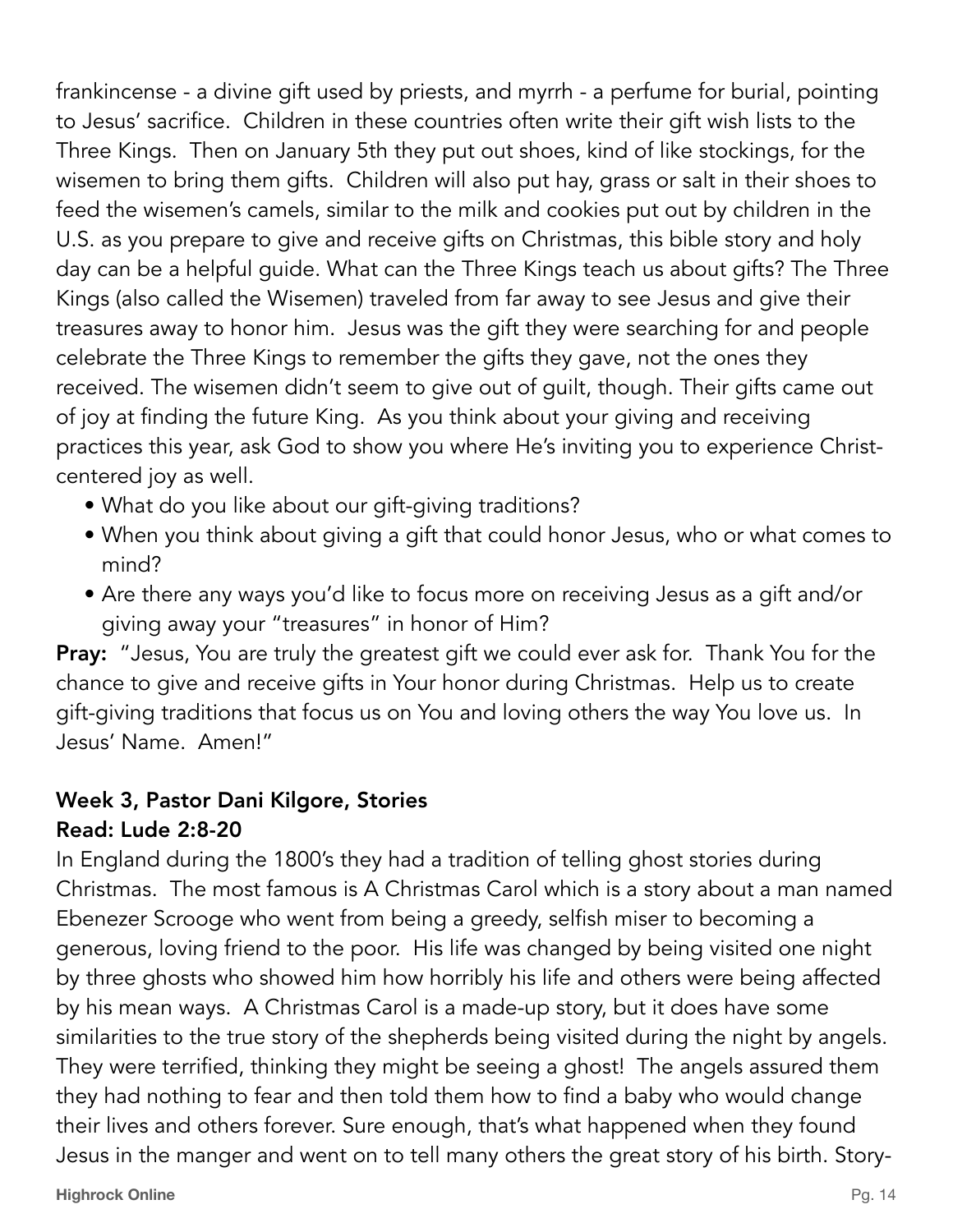telling is a tradition and practice that people of all ages, cultures and time periods have enjoyed. Telling our stories of faith, struggle, joy and healing can connect us to God and one another in powerful ways. Good stories help remind us of who God is, how we are loved by Him, and how we can love one another the way Jesus came to love us. As you watch movies, read books and share stories together this Christmas, look for good ones that help you say with the shepherds, "Glory to God in the highest heaven, and on earth peace to those on whom His favor rests." And then be like Mary who pondered these amazing stories in her heart!

- What are some of your favorite Christmas movies or books?
- Are there any good Christmas movies or books that really help you understand more about God, yourself or loving others? How do they do that? And when might you watch or read those stories this Christmas?

**Pray:** "Lord, thank you for stories that remind us of who You are, how we are loved by You and how we can love others. Help us to tell these stories of your goodness, faithfulness and healing to remind us and others of the hope we have through your Son, Jesus."

## Week 4, Pastor Michelle Sanchez, Light Read: Matthew 2:13-18

Did you know that there are still countries today where Christmas celebrations must be done in secret? North Korea, Afghanistan, Somalia, Libya, and Pakistan are the top 5 hardest countries to follow Jesus today (and there are many others as well - look up "the 10/40 window.") Christians there can be sent to prison or killed for being a Christian or even having a Bible. We can pray for Christians in these countries to keep having courage and faith to shine Jesus' light in the darkness. In the Philippines, they have a special tradition that focuses on the need we all have for light in the darkness, both literally and spiritually. Beginning each year on December 16th, Filipino Christians attend church services for 9 days, to represent the 9 months that Jesus was in Mary's womb. These services take place between 3am and 5am so lights are needed to light the path to church in the darkness. Parols (derived from the Spanish word for "lanterns") are hung outside homes in the shape of a star to light people's way to church, just like the Star of Bethlehem lit the way for the wisemen. In some places people also hang parols outside their homes as a sign that their hearts are ready and awake (since it's early in the morning) to receive Jesus. The priest, or sometimes people dressed up like Mary and Joseph, then know to come knock on their door and invite them to join the procession to church. People hang their parols on bamboo sticks to guide their way, just like the Star of Bethlehem first led people to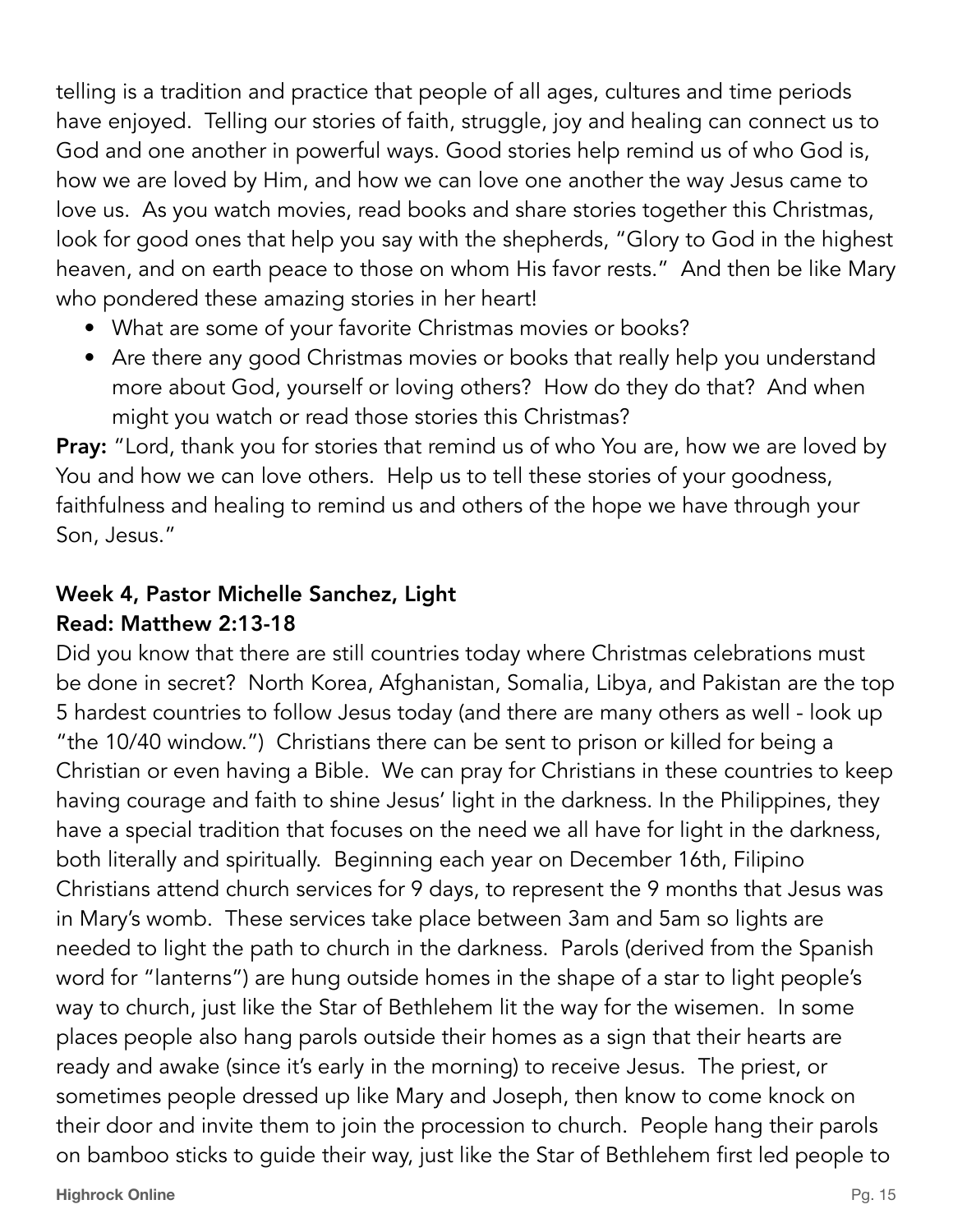Jesus. Christmas lights are common ways to celebrate in the U.S. as well. We enjoy many amazing light displays on homes, in shows and in churches. As you see beautiful Christmas lights this year, consider how Jesus is the Light of the World (John 8:12) and the ways we need Him to shine in the darkness that's in our lives and around the world.

- What are your favorite kinds of Christmas lights and where do you want to go to see some this year?
- How do you feel about Christmas being dangerous to celebrate in many parts of the world still today?
- Are you "awake" and ready to receive and shine Jesus' light? What could help you? Where might you want to shine Jesus' light?

Pray: "Jesus. Light of the World. Help our brothers and sisters in Christ around the world who can't celebrate Christmas freely. Give them courage and wisdom to know how best to shine Your light in those dark places. And we invite You to shine in the dark places in our lives too. Help us to be awake and ready to follow You wherever You want us to go, too. Amen."